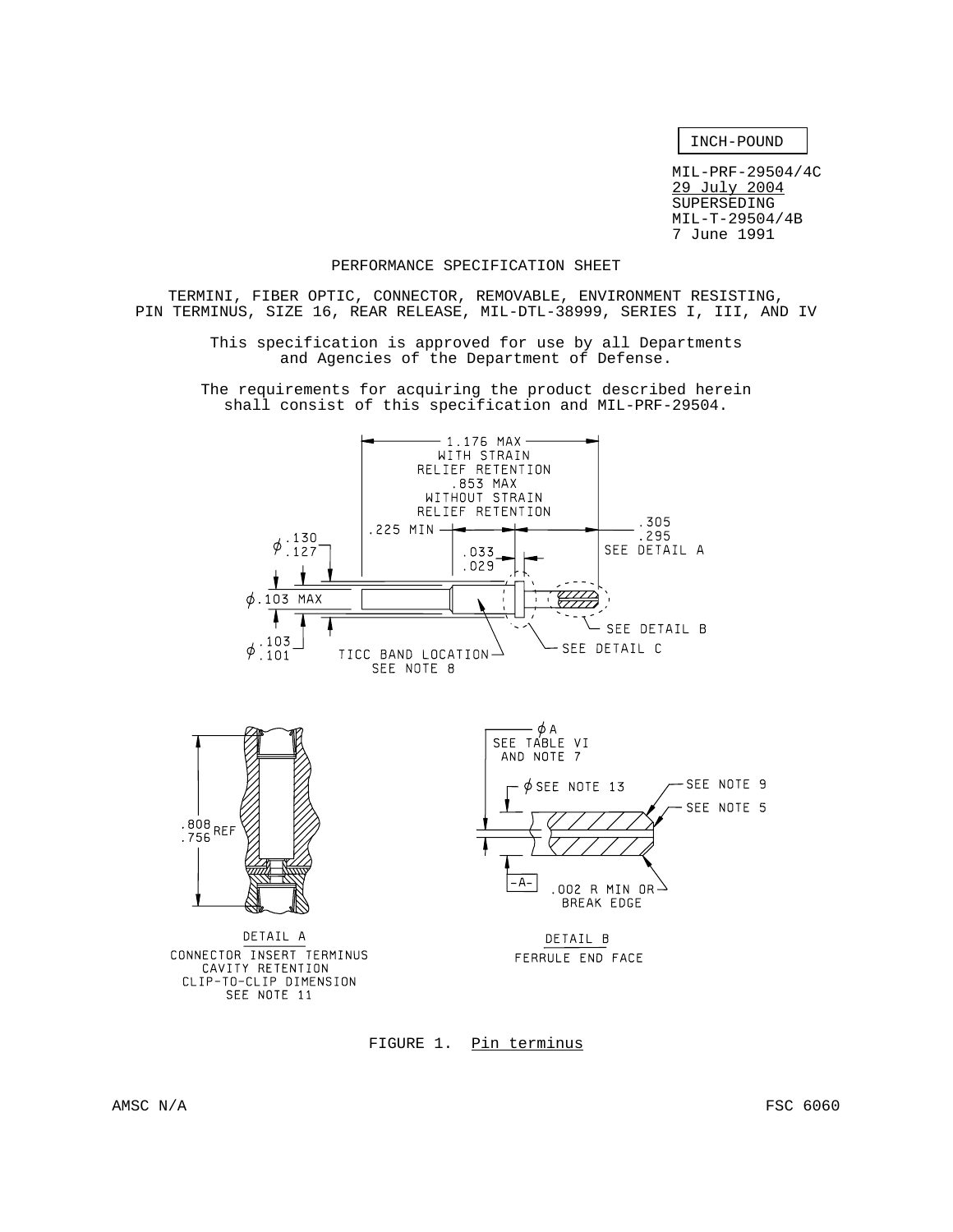

#### NOTES:

- 1. Dimensions are in inches, except diameter "A" which is dimensioned in metric microns only.
- 2. Metric equivalents are given for general information only.
- 3. Unless otherwise indicated, all diameters are to be concentric with respect to datum A within .003 inch (0.08 mm).
- 4. Dimensions apply after plating when applicable.
- 5. Ferrule end face may be flat or have a radius that does not exceed a curvature of 10 mm. Recommend inspection documentation advise that an end face curvature of 25 mm falls between that of a flat end face and one with a curvature of 10 mm.
- 6. "A" diameter hole tolerance is specified in table VI.
- Hole circular runout in table VI relative to datum A.
- 8. Manufacturer's symbol or trademark location is in front of the first TICC band (see figure 1 of MIL-PRF-29504).
- 9. Ferrule surface shown to have either a chamfer within 25° to 65° angle x .010 minimum or a .010 R minimum.
- 10. Optional dimension: Maximum allowable edge break is .015 inch (0.38 mm).
- 11. Termini qualified to this specification sheet shall meet the performance requirements when inserted into a connector with the clip-to-clip dimension specified.
- 12. Terminus design shall accommodate a single fiber cable with a maximum diameter of .087 inch (2.2 mm).
- 13. Ferrule diameter for ceramic: .06246 to .06250 inches (1.5865 to 1.5875 mm), ferrule diameter for metal: .06240 to .06248 inches (1.5850 to 1.5870 mm).
- 14. For interoperability with a standardized polishing puck, the following shall apply: Length of ferrule protrusion from the terminus barrel (body) for the style 1 and style 3 pin terminus (length from ferrule end face to front of shoulder) shall be  $0.266 \pm .004$  inch. Length of ferrule protrusion from the terminus barrel (body) for the style 2 pin terminus shall be .270 ± .004 inch.

FIGURE 1. Pin terminus - Continued.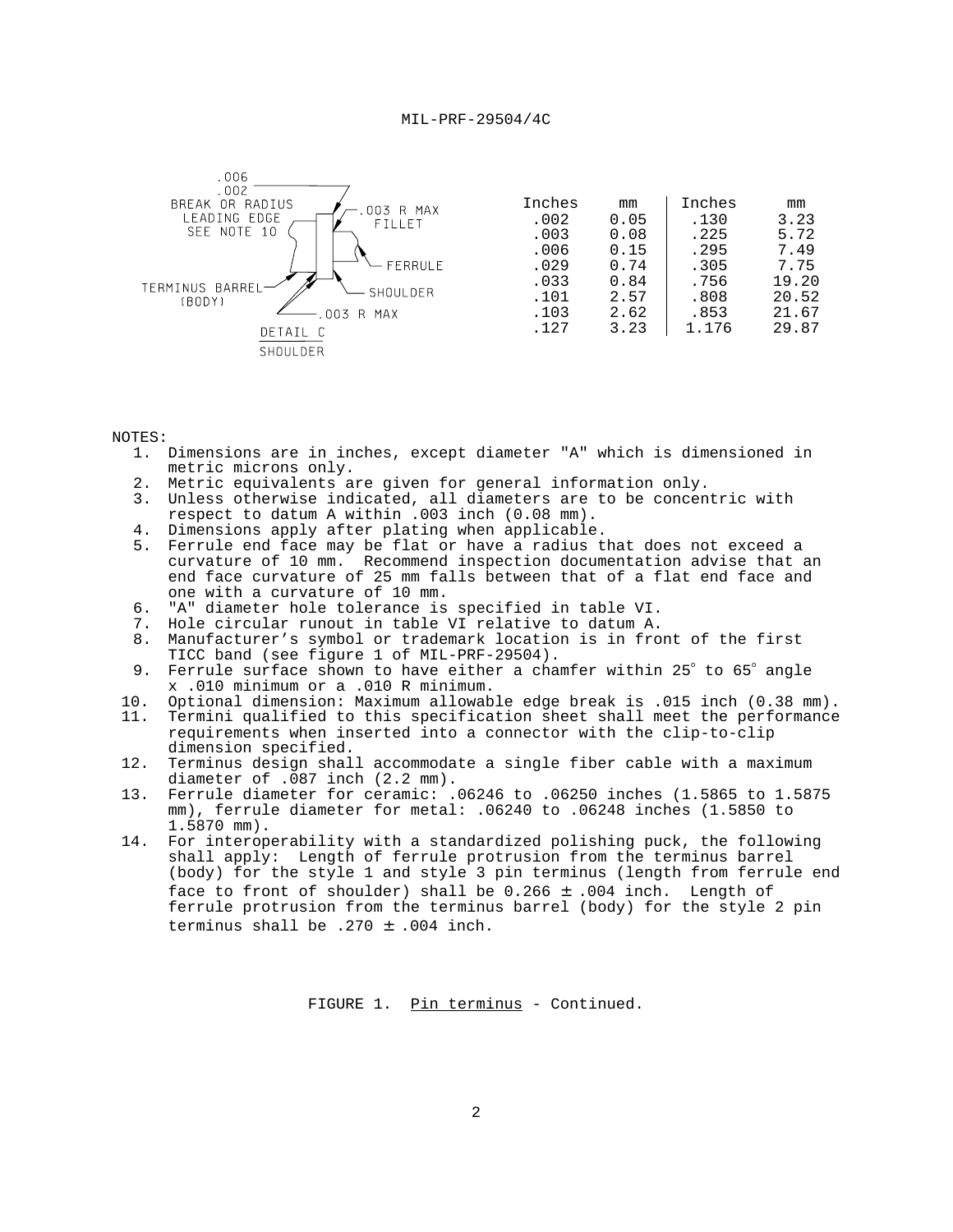#### REQUIREMENTS:

Design and construction:

 Dimensions and configuration: See figure 1 and table VI. Termini may have either flat or radiused end faces. Regardless of the end face geometry, the terminus shall meet the requirements of this specification when terminated using the procedures specified.

Weight: 1.0 gram maximum.

 Fabrication procedure. Standard fabrication procedure (for terminus placement/termination onto the end of an optical fiber), including epoxy specified in the procedure, shall be used for test sample terminations. Equivalent fabrication procedure may be used if approved by the qualifying activity prior to test sample preparation.

 Cable strain relief capture mechanism. Three styles for a capture mechanism are specified for this terminus design (see table VI). Cable strain relief capture mechanism shall not interfere with intended sealing performance of wire grommet seal, a component in the MIL-DTL-38999 connector, or with the functionality of the insertion and removal tools (see table VII).

 Style 1: captive strength member outside barrel (body) with shrink sleeve.

Style 2: captive strength member inside terminus barrel (body).

 Style 3: captive strength member outside terminus barrel (body) with crimp sleeve. The terminus shall meet all the requirements when the crimp sleeve is assembled to the terminus using a crimp die with flats measuring  $2.235 \pm .025$  mm (.088  $\pm$  .001 in) across and 3.81 mm (.150 inch) maximum long. The crimp die may contain an optional jacket retention dimple on both the upper and lower die. The optional jacket retention dimple shall have a radius of  $0.500 \pm 0.050$  mm (.020  $\pm$  .002 inch), maximum height above the flat of 0.200 mm (.008 inch) and be positioned in the vertical center of the top and bottom flat (180 degrees apart) and  $1.016 \pm .127$  mm (.040  $\pm$  .005 inch) from the end of the die (or rear end of the terminus). Crimp sleeve to be supplied with terminus when specified in PIN.

Tools: See table VII.

Mating terminus: MIL-PRF-29504/5.

Circular run-out: Not greater than the value specified in table VI.

 Qualification inspection. Inspections and sequence shall be performed as listed in table I.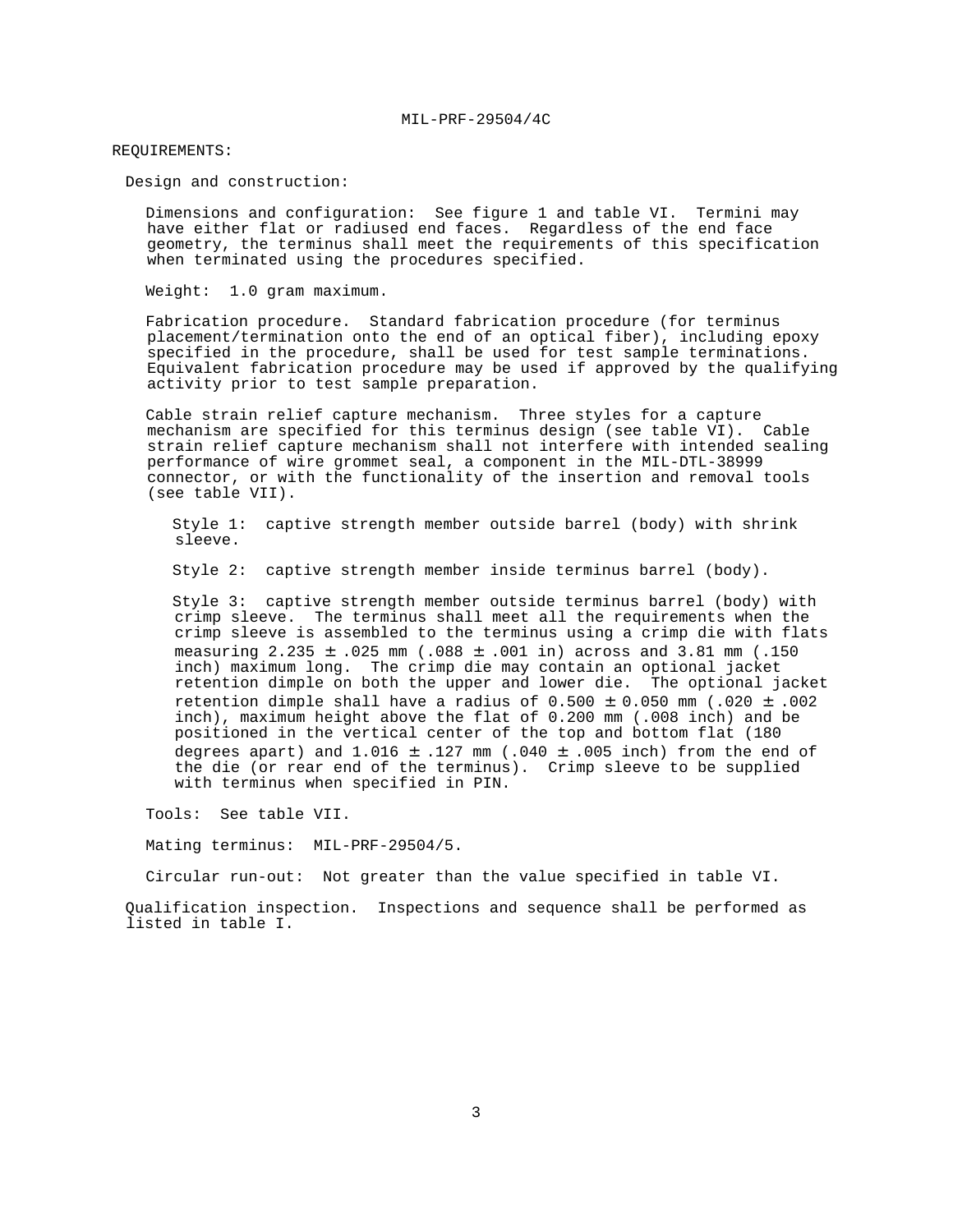Frequency of terminus end face cleaning. Unless otherwise specified, terminus may be cleaned before or after each test if the connector is demated. Cleaning shall not be performed during the ten successive mates for the insertion loss test. Unless otherwise specified, cleaning may be performed during mating durability before each optical transmittance measurement. Terminus end face cleaning shall be performed for the post optical transmittance measurement after the salt spray test. The optical transmittance measurement is performed after the general cleaning and inspection for corrosion. Cleaning may be performed at other times when degradation in optical performance occurs. Cleaning performed as a corrective action for degraded optical performance shall be noted on the data sheet. Unless otherwise specified, cleaning of the optical end faces is to occur without removal of termini from the connector.

Inspections for un-terminated termini:

 Test sample configuration. Test fixture for this test shall include MIL-DTL-38999 shell size 11, 13, or 17, Series III connectors, utilizing both plug and receptacle for retaining the termini during testing. A minimum sample size shall be used to ensure sufficient quantity for termini inspections as part of a single fiber cable and for termini inspections as an integral part of a multiple fiber connector.

 Identification markings. The Termini Identification Color Coding (TICC) bands shall be marked on the barrel of the termini. Manufacturer's symbol or trademark shall be in accordance with note 8 of figure 1. The manufacturer shall list the symbol or trademark with SAE in accordance with AIR 1351.

Terminus insertion and removal forces. Not applicable.

 Terminus retention. Terminus displacement measurement is not applicable. Test may be used as one operational means to verify acceptable shoulder construction.

 Terminus engagement and separation force. Test is applicable for counterpart socket terminus (MIL-PRF-29504/5) with split alignment sleeves.

Maintenance aging. Not applicable.

Fungus resistance. Not applicable.

Ozone. Not applicable.

Inspections for the terminus as part of a single fiber cable:

 Test sample configuration. Each terminus is to be terminated on one end of a single fiber cable. Cable used is to have provisions compatible with termini strain relief, as applicable. Termini, selected from the group that underwent inspections for un-terminated termini, shall be used. A minimum sample size of 16 pin termini and 16 of the applicable counterpart socket termini, selected from the group that underwent inspections for unterminated termini, shall be used.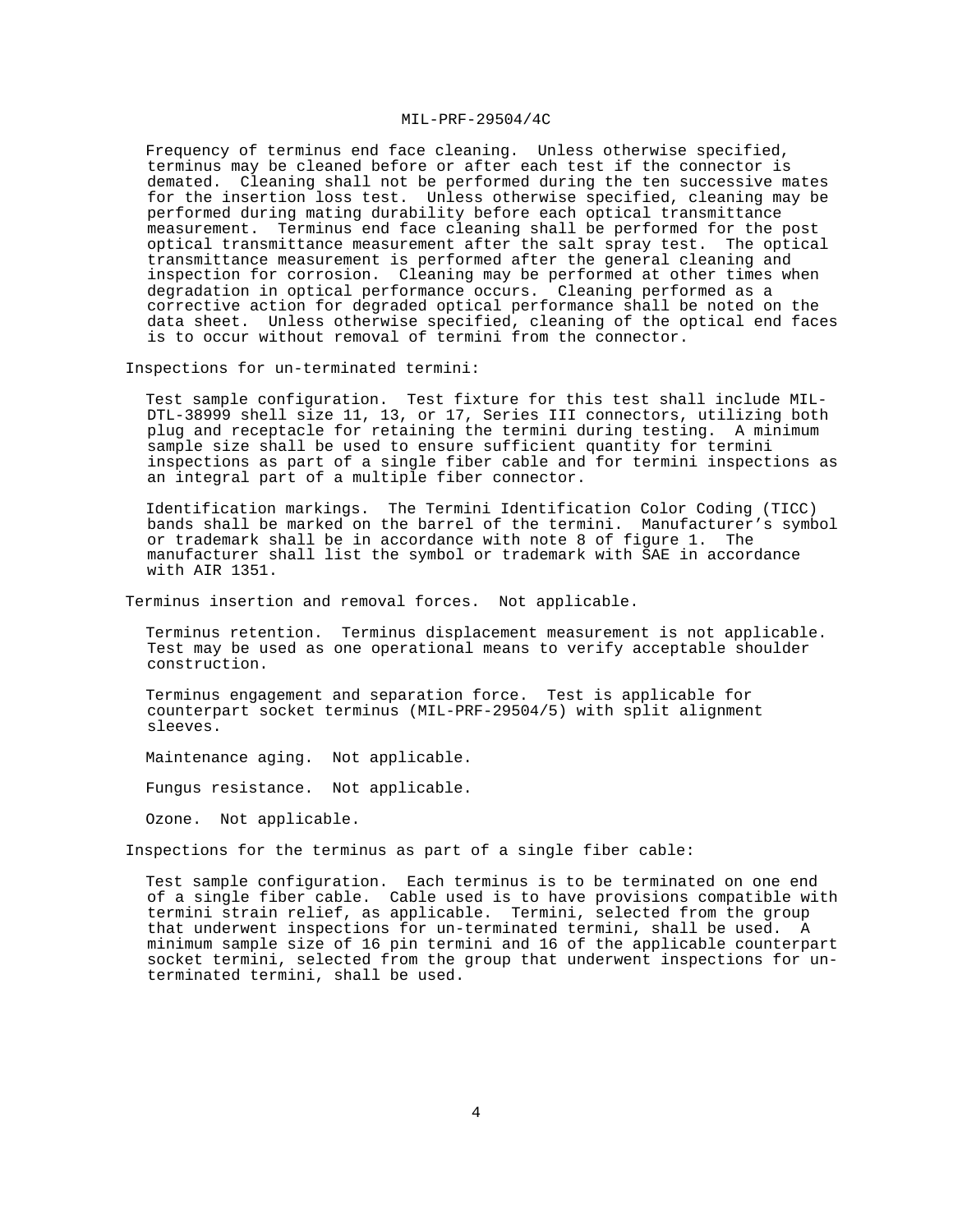TABLE I. Qualification inspections

| Test procedure                                |
|-----------------------------------------------|
| Unterminated termini                          |
| $\overline{\text{Group}}$ 1                   |
| Size                                          |
| Weight                                        |
| Identification markings                       |
| Workmanship                                   |
| Circular run-out                              |
| Group <sub>2</sub>                            |
| Terminus retention<br>Terminus engagement and |
|                                               |
| separation forces                             |
| Terminus cleaning                             |
| Group 3                                       |
| None                                          |
| Group 4                                       |
| None                                          |
| Termini as part of single                     |
| fiber cable                                   |
| Group 1                                       |
| None                                          |
| Group 2                                       |
| None                                          |
| <u>Group 3</u>                                |
|                                               |
| Fiber pullout force<br>Cable pullout force    |
| Group $\overline{4}$                          |
|                                               |
| Salt spray<br>Termini in multiple termini     |
| connector                                     |
|                                               |
| Group 1                                       |
| Interoperability                              |
| Optical                                       |
| Insertion loss (initial)                      |
| Return loss (single mode                      |
| only)                                         |
| Group 2                                       |
| Mating durability                             |
| Terminus cleaning                             |
| Return loss (single mode                      |
| only)                                         |
| Mechanical tests                              |
| Shock                                         |
| Vibration                                     |
| Insertion loss                                |
| (verification)                                |
| (single mode<br>loss<br>Return                |
| only)                                         |
| Terminus<br>engagement and                    |
| separation<br>forces                          |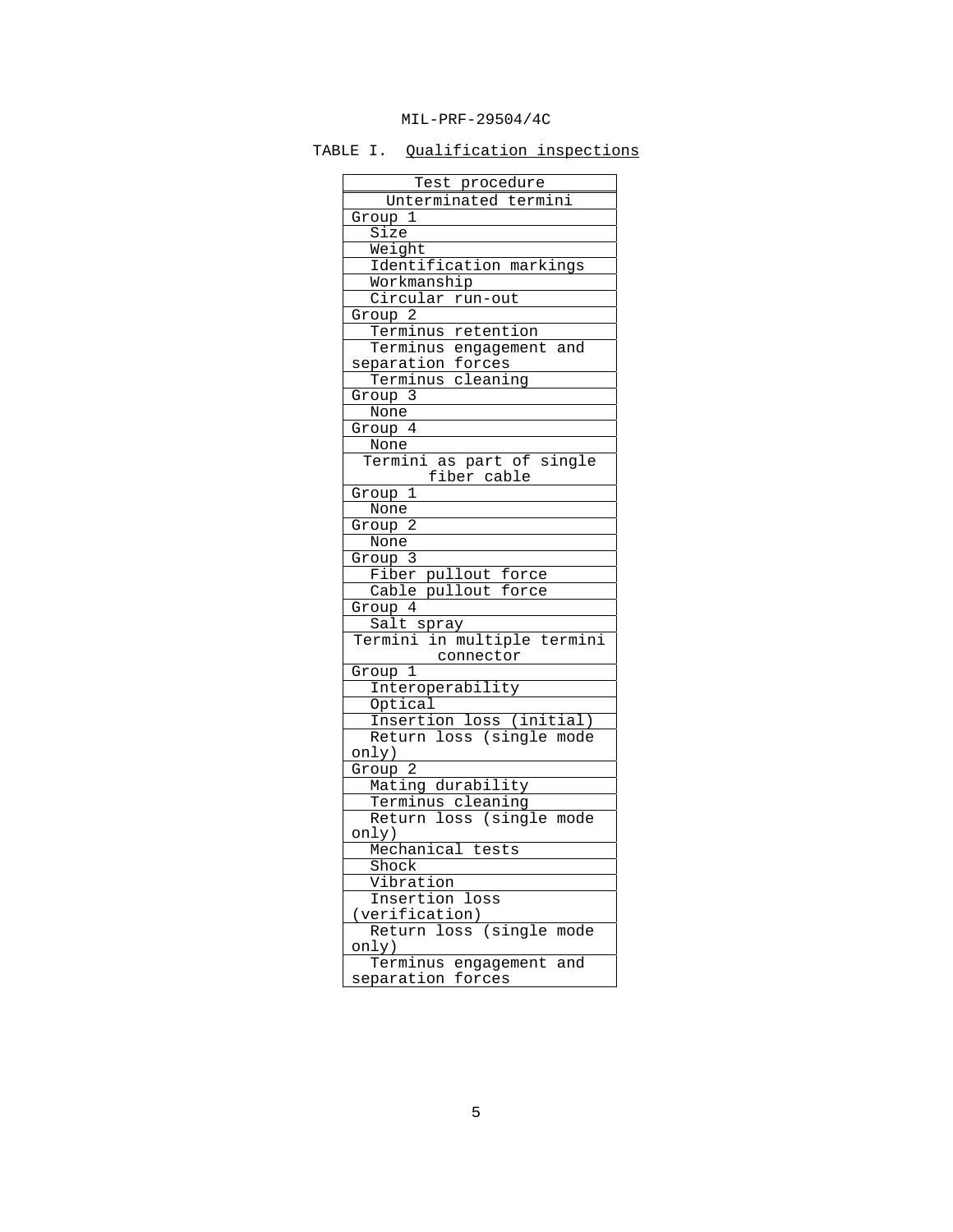| Group 3                  |
|--------------------------|
| Environmental tests      |
| Thermal shock            |
| Temperature life         |
| Insertion loss           |
| (verification)           |
| Return loss (single mode |
| $\text{only}$            |

TABLE I. Qualification inspections - Continued.

 Fiber pull out force. Not applicable (This test is used for terminus configurations with no type of cable strain relief).

 Cable pull out force. Applicable for terminus configurations with any mechanism for cable strain relief. The change in optical transmittance shall be measured after the test for a socket terminus, during and after the test for a pin terminus.

 Installation note: When a pull on the fiber occurs, the socket terminus displacement may be sufficient to affect the optical transmittance during an applied force.

 Salt spray. Test samples (termini on single fiber cable) shall be tested to EIA/TIA-455-16, test condition C. No corrosive effects shall be seen on the external terminus parts that would be detrimental to the operation of the connector. No optical degradation shall occur as a result of this test. An insertion loss test using MIL-DTL-38999 shell size 11, 13 or 17 Series III connectors shall be performed to determine if this optical requirement is met. Insertion loss testing shall be performed prior to and after the salt spray test.

Inspections for termini as an integral part of a multiple termini connector:

 Test sample configuration: Four test samples (mated connector assemblies) shall be used for Group I inspections except for interoperability. Two of these four mated connector assemblies shall be used for group II inspections and two for Group III inspections. Each mated connector assembly shall be comprised of a cable assembly with termini placed into MIL-DTL-38999 shell size 17 or higher, Series III connectors. These termini/connectors are located in the middle of the cable assembly. Termini, selected from the group that underwent inspections for unterminated termini, shall be used and inserted into MIL-DTL-38999 shell size 17 or higher, Series III connectors as part of the cable assembly that comprises each test sample. Cable assembly length shall be 10 meters with the connector mated pair inserted 5 meters from the cable ends. Cable length may be longer (with added cable at the optical source end) if cut-backs are performed to verify insertion loss. Each connector shall be fully populated with termini. At least 8 randomly selected termini pairs in each cable assembly shall be monitored for optical transmittance after, and when specified, during, environmental and mechanical testing. Insertion loss shall be performed on all termini pairs in each cable assembly. Connectors used in the cable assembly, both the plug and receptacle types, are to include backshells. Selection of the backshell is to include assurance of proper strain relief for each single fiber cable and not cause degradation in optical performance.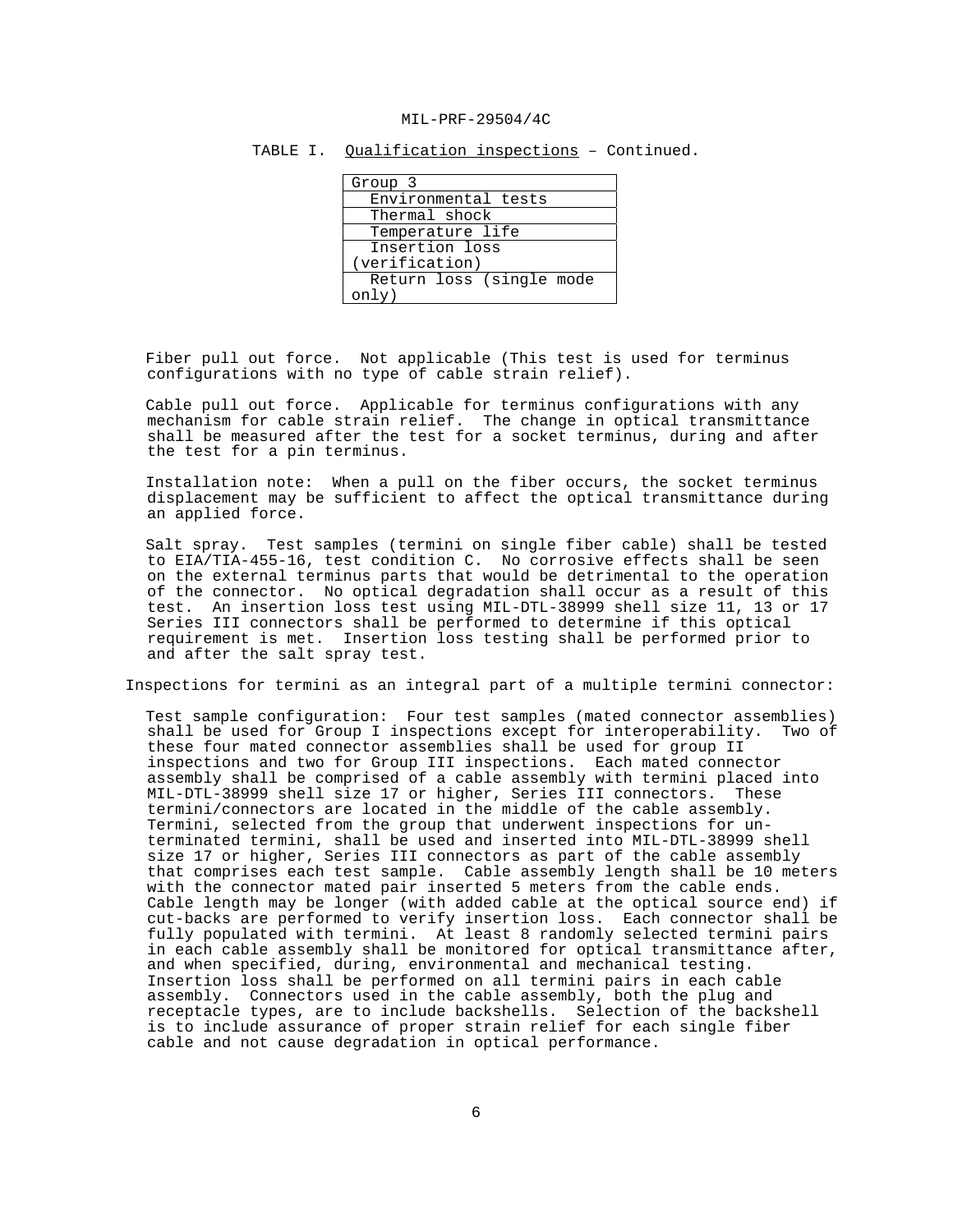Interoperability. Applicable, except test for terminus insertion and removal forces is not required. Testing shall be performed using two separately designated cable assemblies with shell size 25 connectors. As part of the interoperability inspection, terminus on the end of single fiber cable, shall be inserted and removed from the connector to verify that the strain relief is compatible with the tools listed in table VII. At the discretion of the preparing activity, selected configurations may be specified to undergo inspections for shock, vibration and mating durability. Interoperability is applicable only for termini among vendors with the same TICC (i.e., fiber size, ferrule hole diameter and ferrule material. See table VI). Qualification by similarity will be given to a terminus in the same row in table VI as the terminus tested for interoperability. This qualification by similarity is valid if the only difference between the terminus tested for interoperability and the terminus configuration in the same row in table VI is a different cable strain relief capture mechanism and TICC markings.

 Optical source wavelength. Termini with single mode fiber shall be tested using an optical source at the 1310 nm wavelength. Termini with multimode fiber can be tested using an optical source at either the 850 nm or the 1,300 nm wavelength.

Launch conditions shall be as follows:

- a. Single mode. Ensure that there is a 2 meter minimum length of fiber between the optical source and the test sample; otherwise use a 2 meter minimum length launch cable.
- b. Multimode 50/125 and 62.5/125 micron fiber sizes. Launch condition shall be a  $70/70$  restricted launch. Use a tolerance of  $+10$  to  $-5$  percent to obtain upper and lower limits for the tolerance. The percent to obtain upper and lower limits for the tolerance. compliance for a 70/70 restricted launch condition is evaluated at the minimum and maximum tails of the intensity curve at 5 percent of the peak intensity. Restricted launch tolerances for one common fiber size, for both a 50/125 micron and a 62.5/125 micron fiber, are shown in tables II and III, respectively.
- c. Multimode 100/140 fiber size. Launch condition shall be a restricted launch as specified in table IV.

|  |                                       |  |  |  | TABLE II. 70/70 restricted launch tolerances for one common 50/125 |  |
|--|---------------------------------------|--|--|--|--------------------------------------------------------------------|--|
|  | micron fiber size with an NA of 0.20. |  |  |  |                                                                    |  |

| Pattern<br>type | Intensity<br>level<br>from peak)<br>value) | Minimum<br>tolerance | Maximum<br>tolerance | Measurement<br>procedure |
|-----------------|--------------------------------------------|----------------------|----------------------|--------------------------|
| Far field       | 5 %                                        | 0.13                 | 0.16                 | $EIA/TIA-455-47$         |
| Near field      | ႜႜ<br>Б.                                   | 32.5                 | 40.0                 | $TIA/ELA-455-43$         |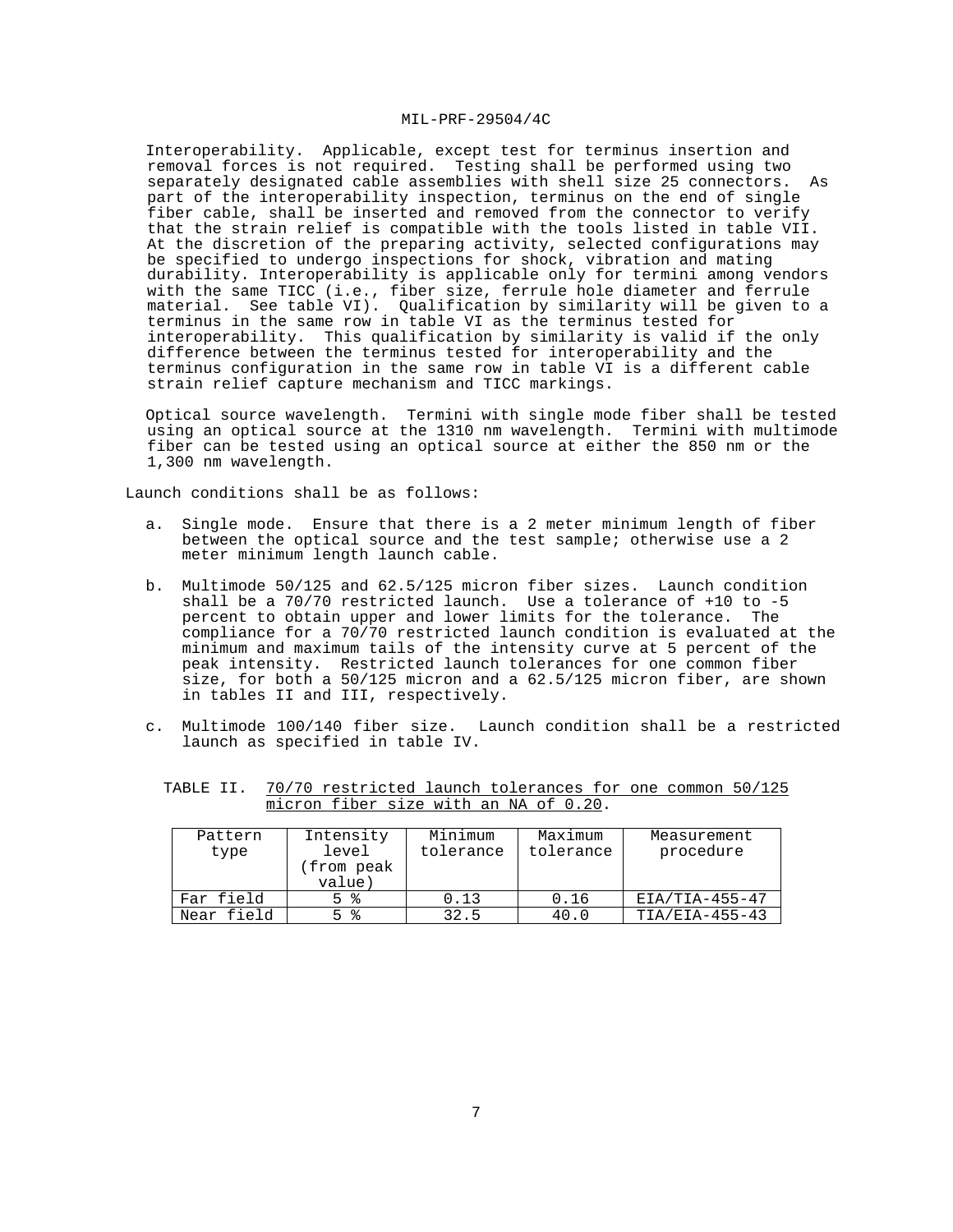| TABLE III.  70/70 restricted launch tolerances for one common 62.5/125 |                                        |  |  |  |  |  |
|------------------------------------------------------------------------|----------------------------------------|--|--|--|--|--|
|                                                                        | micron fiber size with an NA of 0.275. |  |  |  |  |  |

| Pattern<br>type | Intensity<br>level<br>from peak)<br>value) | Minimum<br>tolerance | Maximum<br>tolerance | Measurement<br>procedure |
|-----------------|--------------------------------------------|----------------------|----------------------|--------------------------|
| Far field       | 5 %                                        | 0.18                 | 0.22                 | $EIA/TIA-455-47$         |
| Near field      | ౣ<br>ц.                                    | 40.6                 | 50.0                 | $TIA/ELA-455-43$         |

TABLE IV. Restricted launch tolerances for 100/140 micron fiber size with an NA of 0.29.

| Pattern type  | Intensity<br>level | Minimum<br>tolerance | Maximum<br>tolerance | Measurement<br>procedure |
|---------------|--------------------|----------------------|----------------------|--------------------------|
|               | (from peak         |                      |                      |                          |
|               | value)             |                      |                      |                          |
| Far field 1/  | 5 %                | 0.245                | 0.255                | $EIA/TIA-455-47$         |
|               | 15 <sup>8</sup>    | 0.210                | 0.225                |                          |
|               | 75 %               | 0.100                | 0.120                |                          |
| Near field 2/ | 5 %                | 80                   | 95                   | $TIA/ELA-455-43$         |
|               | 15 <sub>8</sub>    | 70                   | 85                   |                          |
|               | 75<br>ႜ            | 30                   | 45                   |                          |

NOTE 1: Far field skewing. The difference in the angle at the 5 percentage points is not to exceed 3° when the far field intensity .<br>scan is performed in two, 90° radial orientations of the optical fiber.

NOTE 2: Near field core eccentricity. The difference in the diameter at the 5 percentage points is not to exceed 3 microns when the near field intensity scan is performed in two, 90° radial orientations of the optical fiber.

 Insertion loss. The initial insertion loss and the insertion loss verification for the various fiber sizes and ferrule materials shall be as specified in table V. The insertion loss limits specified are the maximum allowed values for each measurement (each mating with respect to the precut back measurement). It is not intended to average the ten matings or use other averaging schemes.

 Mechanical. The following mechanical tests shall be performed in the sequence listed following the post mating durability, return loss test: mechanical shock, vibration. For single mode termini, a discontinuity is considered to be a reduction of optical transmittance of 0.5 dB or more for a duration of 50 microseconds or more (during vibration) or 100 milliseconds or more (during shock).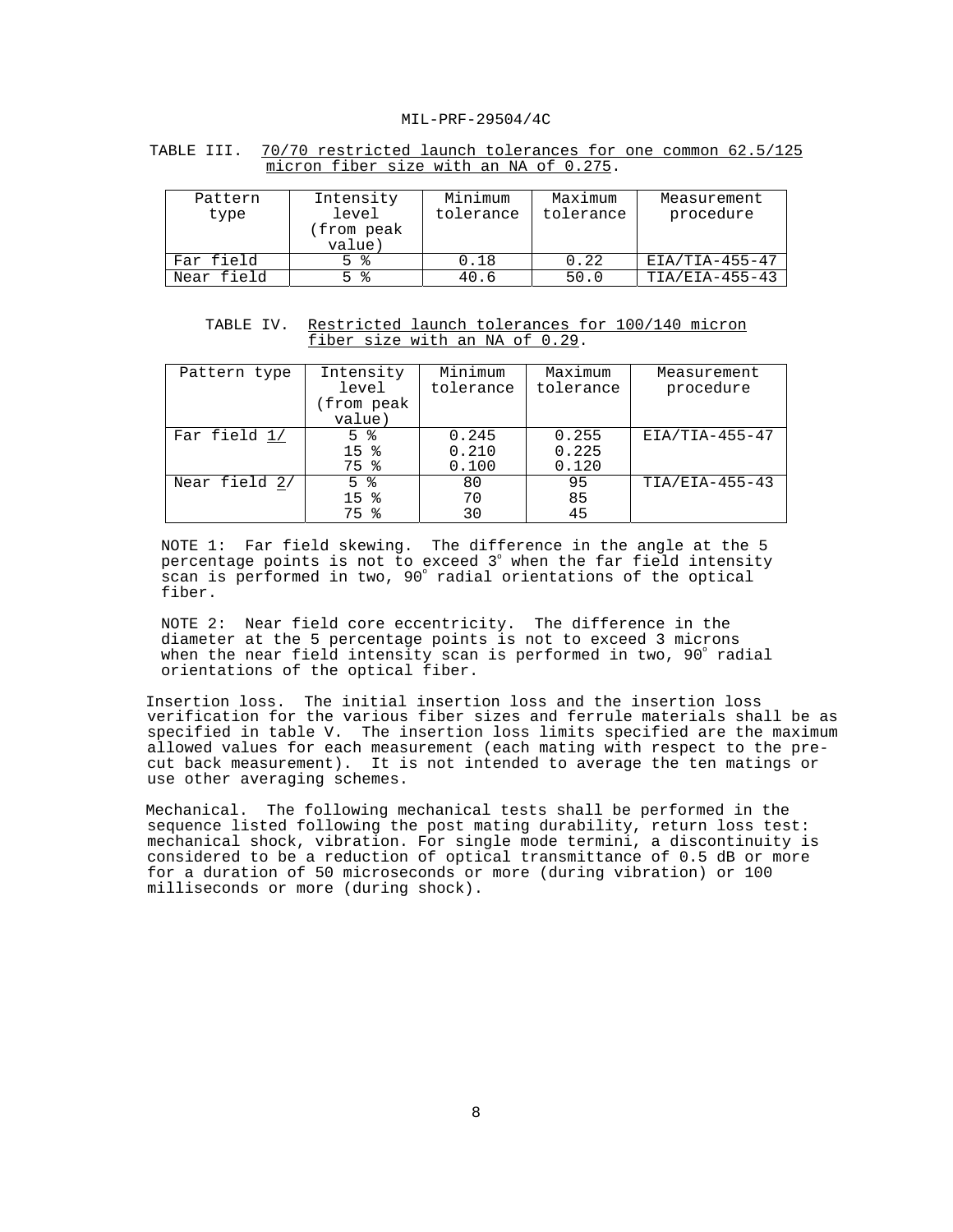| Fiber                       | Initial   | Insertion    | Ferrule  |
|-----------------------------|-----------|--------------|----------|
| Size                        | insertion | loss         | material |
| $(\mu m)$                   | loss      | verification |          |
|                             | (dB)      | (dB)         |          |
|                             |           | $\sqrt{2}$ / |          |
| Single mode/125<br>3/       | 0.75      | 1.25         | Ceramic  |
| 50/125<br>4 <sub>l</sub>    | 1.50      | 2.00         | Ceramic  |
| 62.5/125<br>4 <sub>1</sub>  | 1.00      | 1.50         | Ceramic  |
| $62.5/125$ /polyimide<br>4/ | 1.50      | 2.00         | Ceramic  |
| 100/140                     | 0.75      | 1.25         | Ceramic  |
| 100/140/polyimide           | 1.50      | 2.00         | Ceramic  |
| >100/140                    | 1.50      | 2.00         | Ceramic  |
| 50/125                      | 1.50      | 2.00         | Metal    |
| 62.5/125                    | 1.25      | 1.75         | Metal    |
| 62.5/125/polyimide          | 1.50      | 2.00         | Metal    |
| 100/140                     | 1.25      | 2.25         | Metal    |
| 100/140/polyimide           | 1.50      | 2.50         | Metal    |
| 200/230                     | 1.50      | 2.50         | Metal    |

TABLE V. Optical insertion loss performance. 1/

1/ Optical loss performance based on use of specified fabrication procedure.

- 2/ Insertion loss verification is an insertion loss performed after a series of environmental tests or mechanical tests.
- 3/ Performance may be different for various single mode core sizes. Requirement shown is for 9/125 µm fiber.
- $4/$  Expected performance, when termination procedure is done for a domed ferrule with a PC polish, is 1.0 dB initial insertion loss and 1.5 dB insertion loss verification for the 50/125 fiber size and is 0.75 dB initial insertion loss and 1.25 dB insertion loss verification for the 62.5/125 fiber size. Termini used have a ferrule hole diameter of 126 +1, -0 microns.

 Mechanical shock. Mated connector assemblies shall be tested in accordance with the applicable mechanical shock test listed below. Optical discontinuities shall be measured during the test. For connectors of shell sizes 17 and greater, a minimum of four termini shall be monitored for discontinuity. The change in optical transmittance shall be monitored after the test. The termini shall be visually examined after the test to the extent feasible inside the connector. Termini shall not be damaged and there shall be no loosening of parts. The requirement for optical discontinuity shall be met during the test and the requirement for the change in optical transmittance shall be met after the test. For testing, initially mate the connector assemblies and apply the specified torque value. Mark the position after the torque has been applied and check/record position after each impact. For a mating connector containing a coupling ring ratchet mechanism, do not tighten the coupling ring after each impact if the connector is being tested in addition to the terminus. Otherwise, retighten after each impact.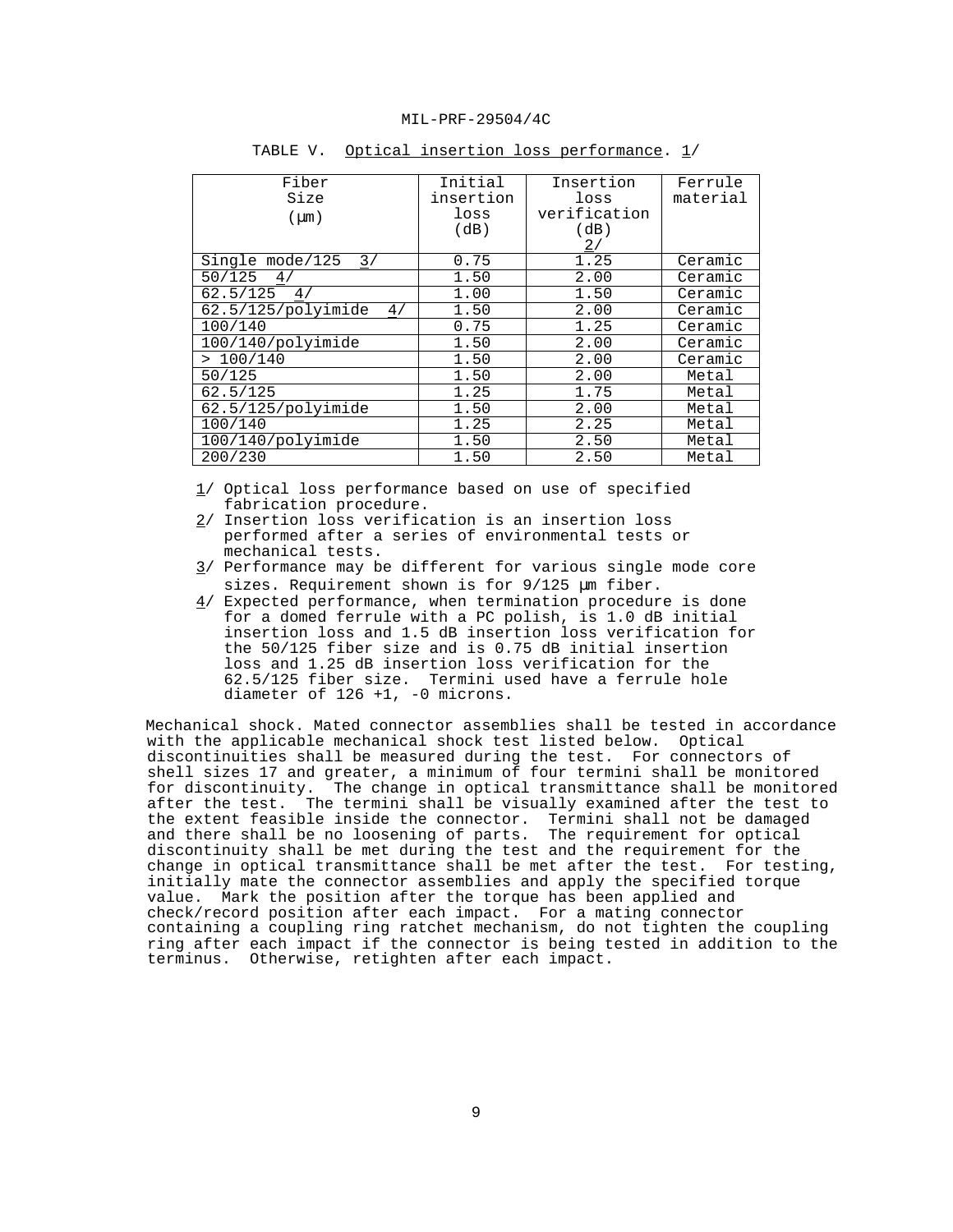- a. MIL-S-901. Mated connector assemblies shall be tested in accordance with MIL-S-901, grade A, type A, class I.
- b. Half-sine pulse. Mated connector assemblies shall be tested in accordance with EIA/TIA-455-14, test condition D. Three shocks in each direction shall be applied along the three mutually perpendicular axes of the test sample (18 shocks).

 Vibration. Mated connector assemblies shall be tested for sinusoidal vibration in accordance with the applicable vibration tests listed below. Optical discontinuities shall be measured during the test. For connectors of shell sizes 17 and greater, a minimum of four termini shall be monitored for discontinuity. The change in optical transmittance shall be monitored after the test. The termini shall be visually examined after the test to the extent feasible inside the connector. Termini shall not be damaged, and there shall be no loosening of parts, no backing off of the coupling mechanism, and no other damage which can produce physical distortion or wear and may result in fatigue of the mechanical parts. The requirement for optical discontinuity shall be met during the test and the requirement for the change in optical transmittance shall be met after the test. For testing, initially mate the connector assemblies and apply the specified torque value. Mark the position after the torque has been applied and check/record position after each axis. For a mating connector containing a coupling ring ratchet mechanism, do not tighten the coupling ring during testing.

Sine vibration in accordance with 4.5.22.2.1 of MIL-DTL-38999 (60 G).

 Random vibration in accordance with 4.5.22.2.3 of MIL-DTL-38999 (41.7 G rms at an temperature of  $125^{\circ}$ C).

 Random vibration in accordance with 4.5.22.2.4 of MIL-DTL-38999 (49.5 G rms at an ambient temperature).

 Environmental. The following environmental tests shall be performed in the sequence listed: thermal shock, temperature life.

Thermal shock. The temperatures of  $-55^{\circ}C + 0^{\circ}C$ ,  $-5^{\circ}C$  and  $165^{\circ}C + 5^{\circ}C$ ,  $-0^{\circ}C$ shall be used for the low and high soak temperatures, respectively. Mated connector assemblies shall be tested in accordance with TIA/EIA-455-71, Schedule C-0 (5 cycles). The mated connector assemblies shall not be unmated then re-mated after the test as part of the inspection. The change in optical transmittance shall be measured during (towards the end of each soak temperature) and after the test. The termini shall be visually examined after the test only if optical performance is not met. Termini shall not be damaged, and there shall be no loosening of parts, separation of bonded surfaces or other damage detrimental to the operation of the termini. The requirement for the change in optical transmittance shall be met during and after the test.

Temperature/humidity cycling. Not applicable.

Temperature cycling. Not applicable.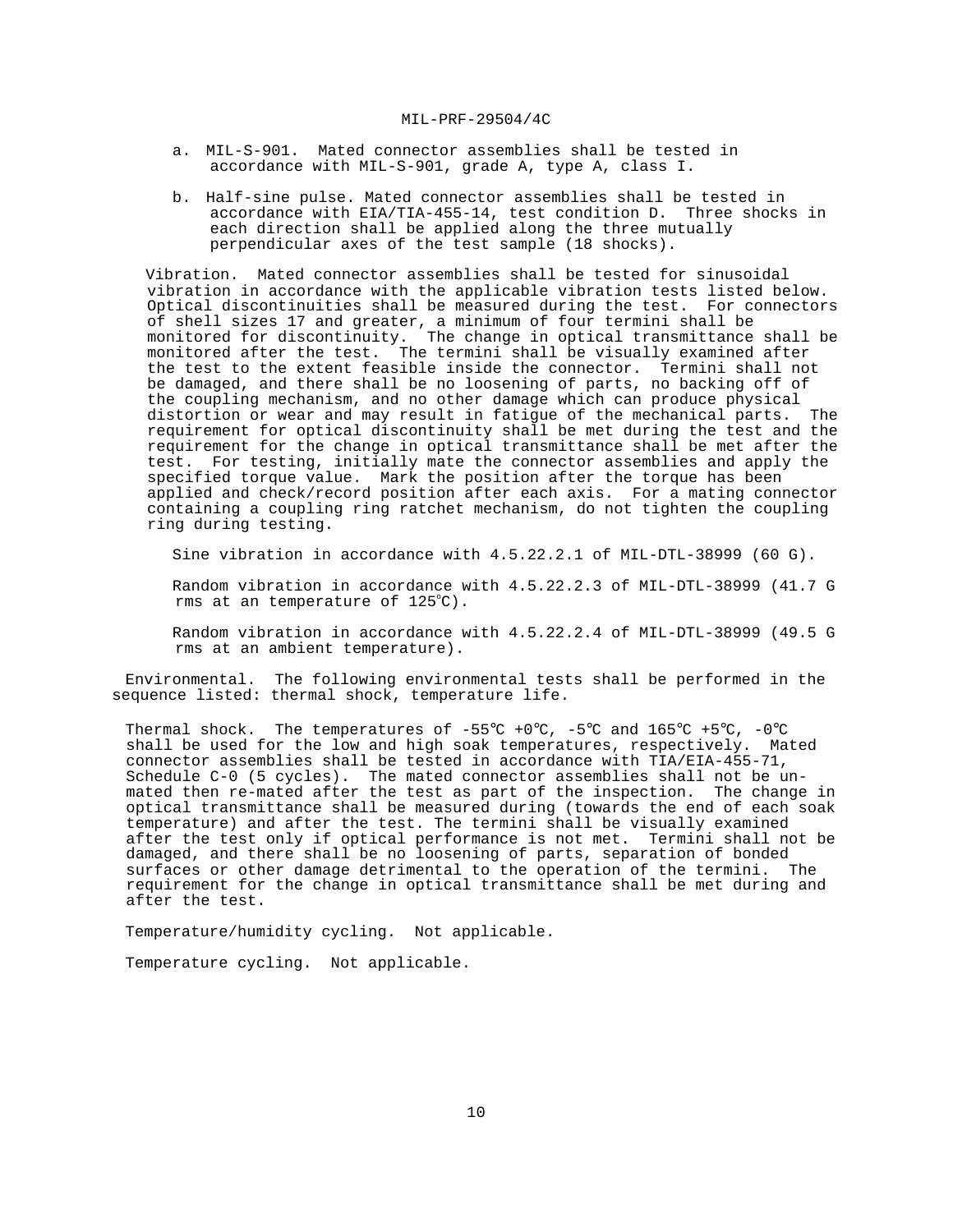Temperature life. The high exposure temperature shall be  $165^{\circ}C + 5/-0^{\circ}C$ . Mated connector assemblies shall be tested in accordance with TIA/EIA-455-4 for the duration of 1,000 hours at the high exposure temperature. The change in optical transmittance shall be measured after the test. The termini shall be visually examined after the test to the extent feasible inside the connector. Termini shall not be damaged, and there shall be no loosening of parts, separation of bonded surfaces or other damage detrimental to the operation of the termini. The requirement for the change in optical transmittance shall be met after the test. Performance of a cable/fiber retention test is not required as part of the final inspection for this test.

 Insertion loss verification: If the cut back method is used after the mechanical or environmental tests are concluded, then return loss may be performed prior to the insertion loss verification.

Qualification connector: The qualification connector for this termini shall be a qualified MIL-DTL-38999 connector.

Qualification by similarity.

- a. Qualification of termini for single mode fiber sizes.
	- (1) Qualification inspection shall be performed on termini with a ferrule hole diameter of 126 microns when termini with both 125 (or 125.5) and the 126 micron ferrule hole diameters are offered. Manufacturers who qualify under this specification sheet for the 126 micron ferrule hole diameter are qualified under this specification sheet for the 125 or 125.5 micron ferrule diameter. Qualification inspection shall be performed on the 5.8/125 micron fiber size.
	- (2) Constraint for qualification by similarity case listed above. This qualification by similarity case is valid if the only difference between the qualified termini (single mode 126 micron) and the smaller size termini is a change in the terminus ferrule hole diameter and TICC markings.
- b. Qualification of termini for multimode fiber sizes.
	- (1) Complete qualification inspection shall be performed on termini with optical fiber having a cladding diameter of 125 microns. Termini shall have a ferrule hole diameter of 126 +1, -0 microns. Manufacturers who qualify under this specification sheet for the terminus with the  $126 + 1$ , -0 micron ferrule hole diameter are qualified under this specification sheet for the other 125 cladding hole diameters for use with multimode fiber sizes.
	- (2) 100/140 fiber size. Manufacturers who qualify under this specification sheet for the termini with the multimode, 50/125 or 62.5/125 micron fiber size and pass the insertion loss and size inspections are qualified under this specification sheet for the 100/140 micron fiber size. Qualification inspection for the 100/140 micron fiber size shall be performed on termini with a ferrule hole diameter of 173 +3, -0 microns to cover the case for terminations of termini onto polyimide coated fiber. Manufacturers who qualify under this specification sheet for the terminus with the 173 +3/-0 micron ferrule hole diameter are qualified under this specification sheet for the other 100/140 hole diameters for use with multimode fiber sizes (both non-polyimide and polyimide).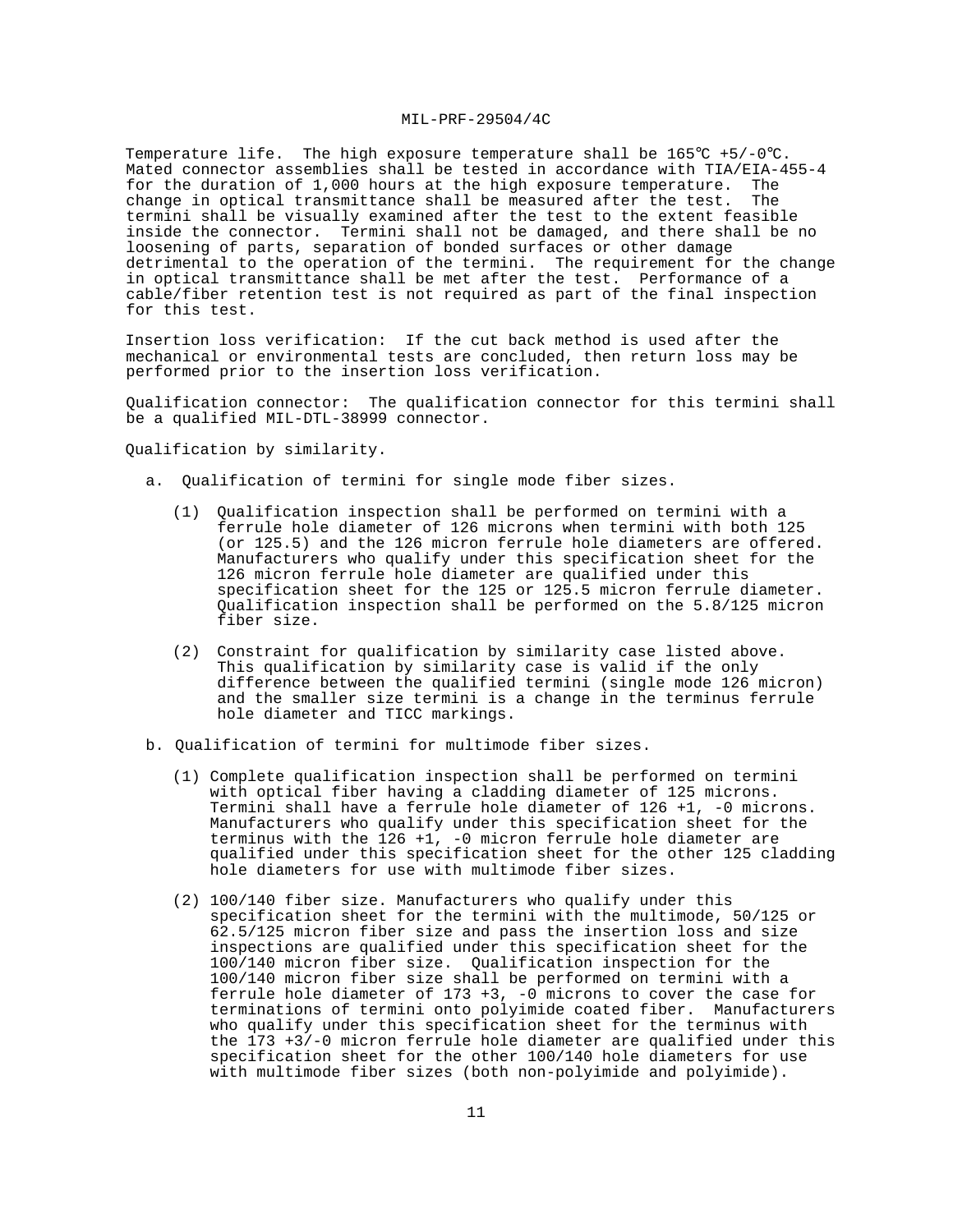- (3) Multiple fiber sizes, same ferrule hole diameter. Manufacturers who qualify under this specification sheet for termini with the 50/125 micron fiber size are qualified under this specification sheet for the 62.5/125 micron fiber size. Qualification inspection shall be performed on termini with a ferrule hole diameter of 126 +1/-0 microns.
- (4) Sizes larger than 100/140 fiber. Manufacturers who qualify under this specification sheet for the termini with the multimode, 100/140 micron fiber size or less are qualified under this specification sheet for the termini with larger fiber sizes.
- (5) Metal ferrule sizes. Manufacturers who qualify under this specification sheet for the termini single mode and for multimode fiber sizes with ceramic ferrules and perform the full qualification inspection for the 100/140/172 fiber size using a 175 +3/-0 ferrule hole diameter and the size and insertion loss inspections for the  $62.5/125/155$  fiber size using the 157 +3, -0 ferrule hole diameter are qualified under this specification sheet for the other ferrule hole diameters with multimode fiber.
- (6) Constraint for qualification by similarity cases listed above. These qualification by similarity cases are valid if the only difference between the qualified termini and the larger size termini being offered is a change in the terminus ferrule hole diameter and TICC markings.
- c. Qualification of termini for different cable strain relief capture mechanisms.
	- (1) Qualification inspection shall be performed on termini for the smallest fiber size and with the largest hole diameter being offered.
	- (2) Manufacturers who qualify under this specification sheet for termini with one style of cable strain relief capture mechanism and pass the insertion loss, cable pullout, thermal shock, temperature life and a insertion and removal force verification are qualified under this specification sheet for a different cable strain relief capture mechanism. Insertion and removal verification of the termini to and from the connector shall be performed, with the termini on the ends of single fiber cable, to verify that strain relief is compatible with tools in table VII.
	- (3) Constraint for qualification by similarity case listed above. This qualification by similarity case is valid if the only difference between the qualified termini and the termini undergoing qualification is a different cable strain relief capture mechanism and TICC markings.

 Cleaning prior to packaging. Termini shall be cleaned prior to packaging/shipment internally (for ensuring proper adherence of epoxy to terminus barrel (body) and ferrule and externally (for minimizing contamination).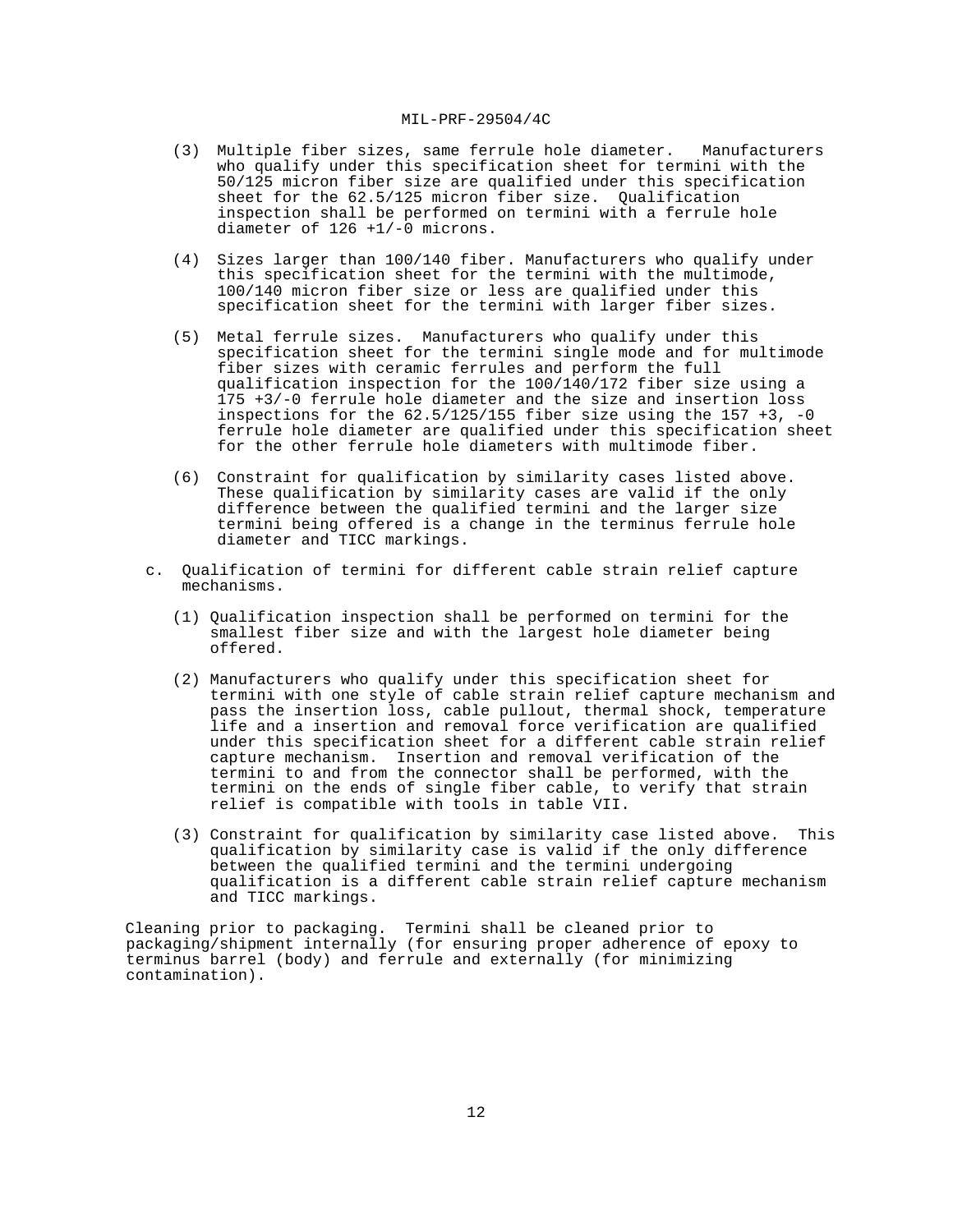TABLE VII. Tools.

| Tool           | Part number  |
|----------------|--------------|
| Insertion tool | M81969/14-03 |
| Removal tool   | M81969/14-03 |

 Part or identifying number (PIN): See table II and paragraph 6.6 of MIL-PRF-29504.

| M29504/4                                          |                             |
|---------------------------------------------------|-----------------------------|
|                                                   |                             |
| Basic specification<br>and specification<br>sheet | TICC Code<br>(see table VI) |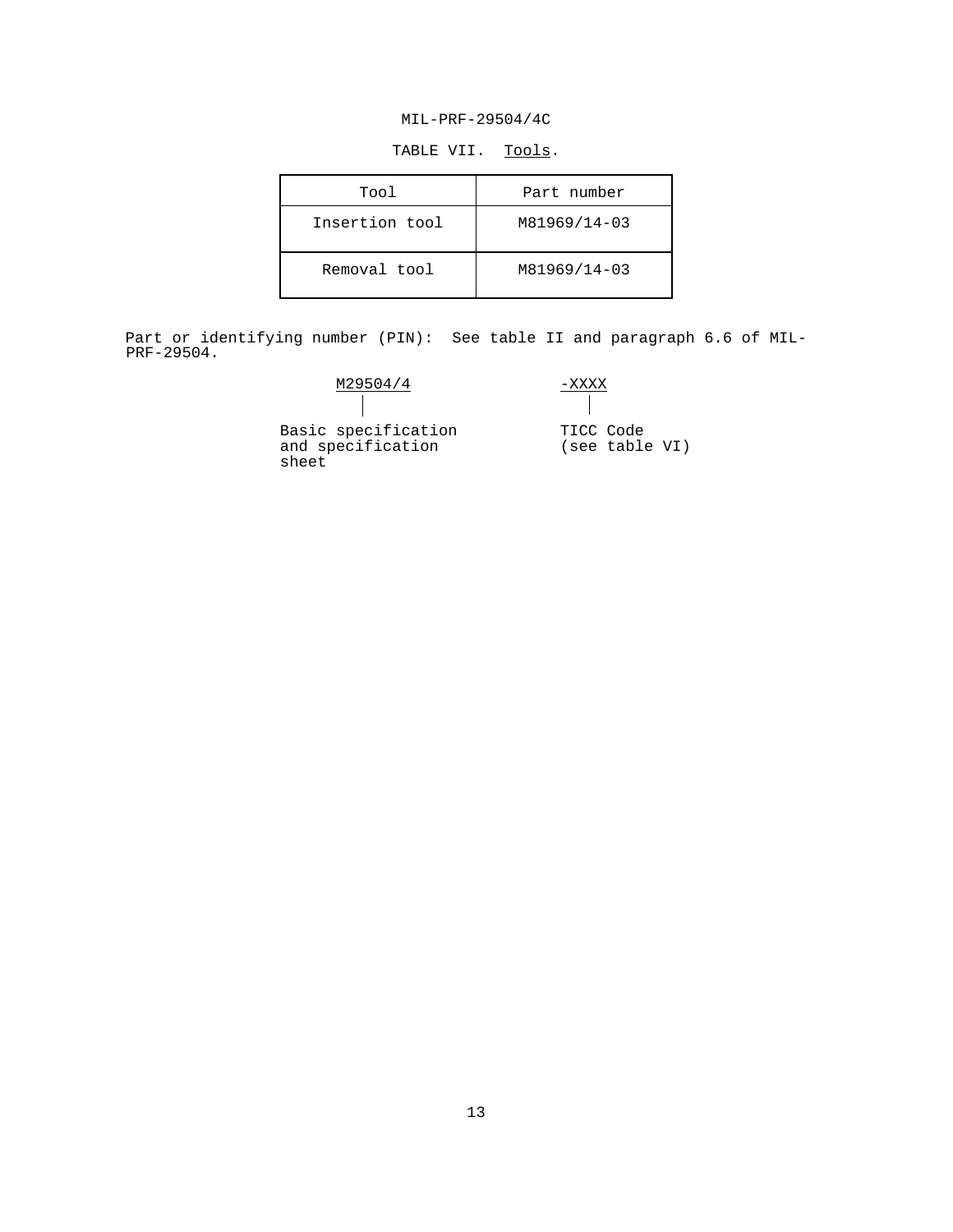| Fiber size<br>(core/cladding)<br>$\mu$ m | Ferrule<br>hole<br>diameter<br>μm | Ferrule<br>material | Circular<br>run-out<br><b>um</b> | TICC<br>style | TICC<br>style<br>2 | TICC<br>style<br>3 |
|------------------------------------------|-----------------------------------|---------------------|----------------------------------|---------------|--------------------|--------------------|
| Single mode/125<br>1/                    | $125 + 1/-0$                      | Ceramic             | $1 \t2/$                         | 4207          | 4217               | 4265               |
| Single mode/125<br>1/                    | $125.5 + 1/-0$                    | Ceramic             | $1 \t2/$                         | 4208          | 4218               | 4266               |
| Single mode/125<br>1/                    | $126 + 1/-0$                      | Ceramic             | $1 \t2/$                         | 4209          | 4219               | 4267               |
| 50/125, 62.5/125                         | $126 + 2/-0$                      | Ceramic             | 2                                | 4210          | 4220               | 4268               |
| 50/125, 62.5/125                         | $127 + 2/-0$                      | Ceramic             | 2                                | 4040          | 4221               | 4269               |
| 62.5/125/153                             | $156 + 3/-0$                      | Ceramic             | 3                                | 4211          | 4222               | 4270               |
| 62.5/125/155                             | $157 + 3/-0$                      | Ceramic             | 3                                | 4212          | 4223               | 4271               |
| 100/140                                  | $142 + 3/-0$                      | Ceramic             | 4                                | 4043          | 4224               | 4272               |
| 100/140                                  | $145 + 3/-0$                      | Ceramic             | 4                                | 4044          | 4225               | 4273               |
| 100/140/172                              | $173 + 1/-0$                      | Ceramic             | 2                                | 4293          | 4294               | 4295               |
| 100/140/172                              | $173 + 3/-0$                      | Ceramic             | 4                                | 4087          | 4226               | 4274               |
| 100/140/172                              | $175 + 3/-0$                      | Ceramic             | 4                                | 4213          | 4227               | 4275               |
| 200/230                                  | $236 + 4/-0$                      | Ceramic             | 8                                | 4214          | 4228               | 4276               |
| 200/280                                  | $286 + 4/-0$                      | Ceramic             | 8                                | 4215          | 4229               | 4277               |
| 400/440                                  | $448 + 4/-0$                      | Ceramic             | 8                                | 4216          | 4230               | 4278               |
| 50/125, 62.5/125                         | $127 + 3/-0$                      | Metal $3/$          | 3                                |               | 4231               |                    |
| 62.5/125/155                             | $157 + 3/-0$                      | Metal $3/$          | 3                                |               | 4232               |                    |
| 100/140                                  | $142 + 3/-0$                      | Metal $3/$          | $\overline{4}$                   |               | 4233               |                    |
| 100/140/172                              | $175 + 3 - 0$                     | Metal $3/$          | $\overline{4}$                   |               | 4234               |                    |
| 200/230                                  | $236 + 4/-0$                      | Metal $3/$          | 8                                |               | 4235               |                    |

## TABLE VI TICC numbers and "A" (ferrule hole) diameter for specified optical fiber sizes.

 $1/$  Applicable to any single mode core size. Also applicable to any multimode core size when enhanced performance is required and cladding tolerances permit.

 2/ Circular run-out of 0.5 microns preferred, as it becomes more standard in industry.

3/ Termini with metal ferrules are intended for legacy systems only.

 Usage: Termini compliant with this specification sheet are intended to be used in MIL-DTL-38999 connectors as applicable, may be used in connectors other than MIL-DTL-38999 at the discretion of the acquiring activity. Termini compliant with this specification may not meet all requirements of MIL-DTL-38999 if not used in a series III. Termini with metal ferrules are intended for legacy systems only.